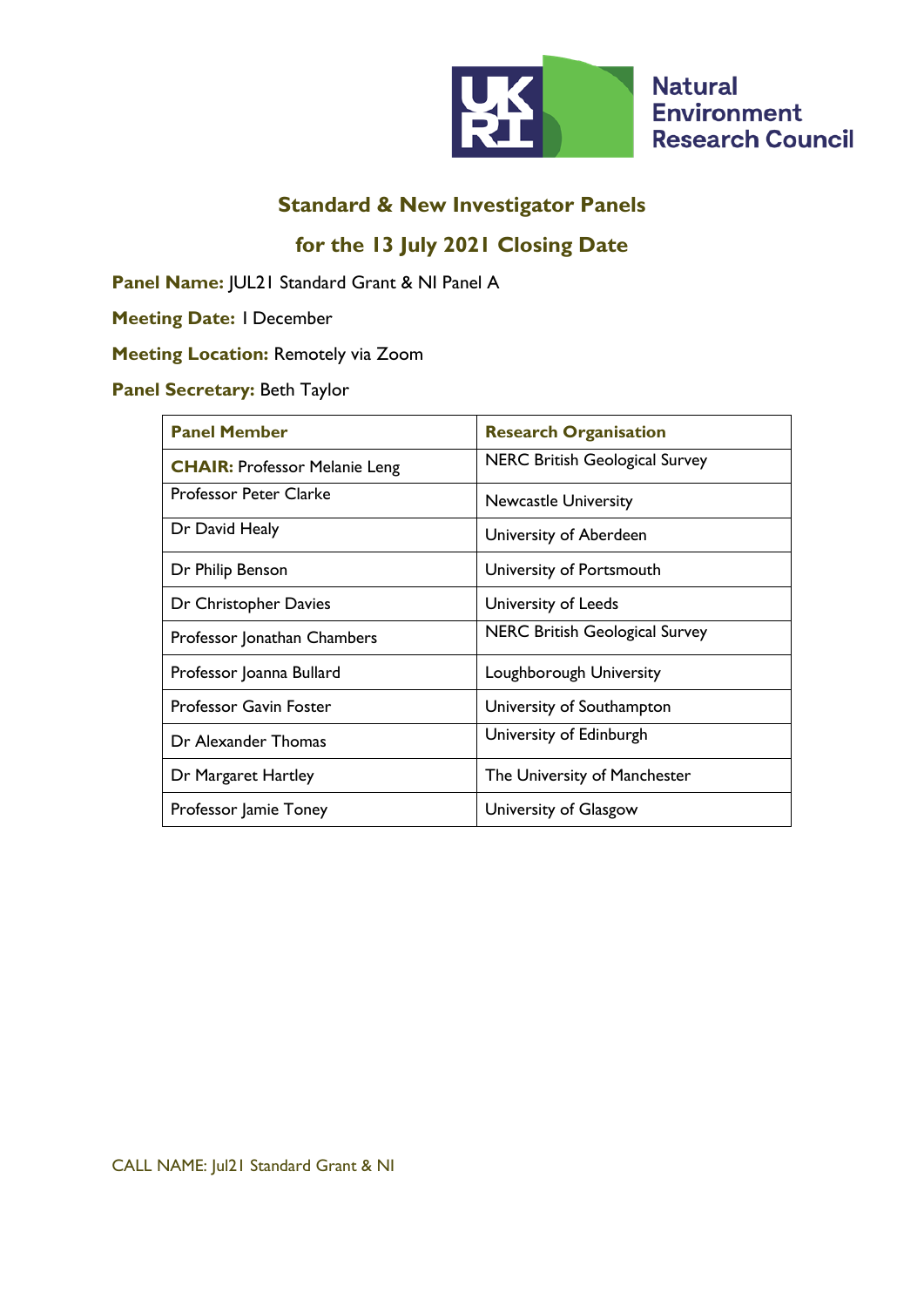

### **for the 13th July 2021 Closing Date**

**Panel Name:** Jul21 Standard Grant & NI Panel B

Meeting Date: I<sup>st</sup> & 2<sup>nd</sup> December 2021

## **Meeting Location:** Zoom Virtual meeting

### **Panel Secretary: Daniel Knight**

| <b>Panel Member</b>                  | <b>Research Organisation</b>                                          |
|--------------------------------------|-----------------------------------------------------------------------|
| <b>CHAIR: Professor Mark Brandon</b> | <b>Open University</b>                                                |
| Dr Charles Chemel                    | University of Leeds/National Centre for<br><b>Atmospheric Science</b> |
| <b>Professor Caroline Clason</b>     | University of Plymouth                                                |
| <b>Professor Anton Edwards</b>       | Independent Consultant                                                |
| Dr Gregor Leckebusch                 | University of Birmingham                                              |
| Dr Ian McCrea                        | <b>STFC - Laboratories</b>                                            |
| Dr Athanasios Paschalis              | Imperial College London                                               |
| Professor Antony Payne               | University of Bristol                                                 |
| Dr Andrew Ross                       | University of Leeds                                                   |
| Dr Parvadha Suntharalingam           | University of East Anglia                                             |
| Professor Alessandro Tagliabue       | University of Liverpool                                               |
| <b>Chris Westbrook</b>               | University of Reading                                                 |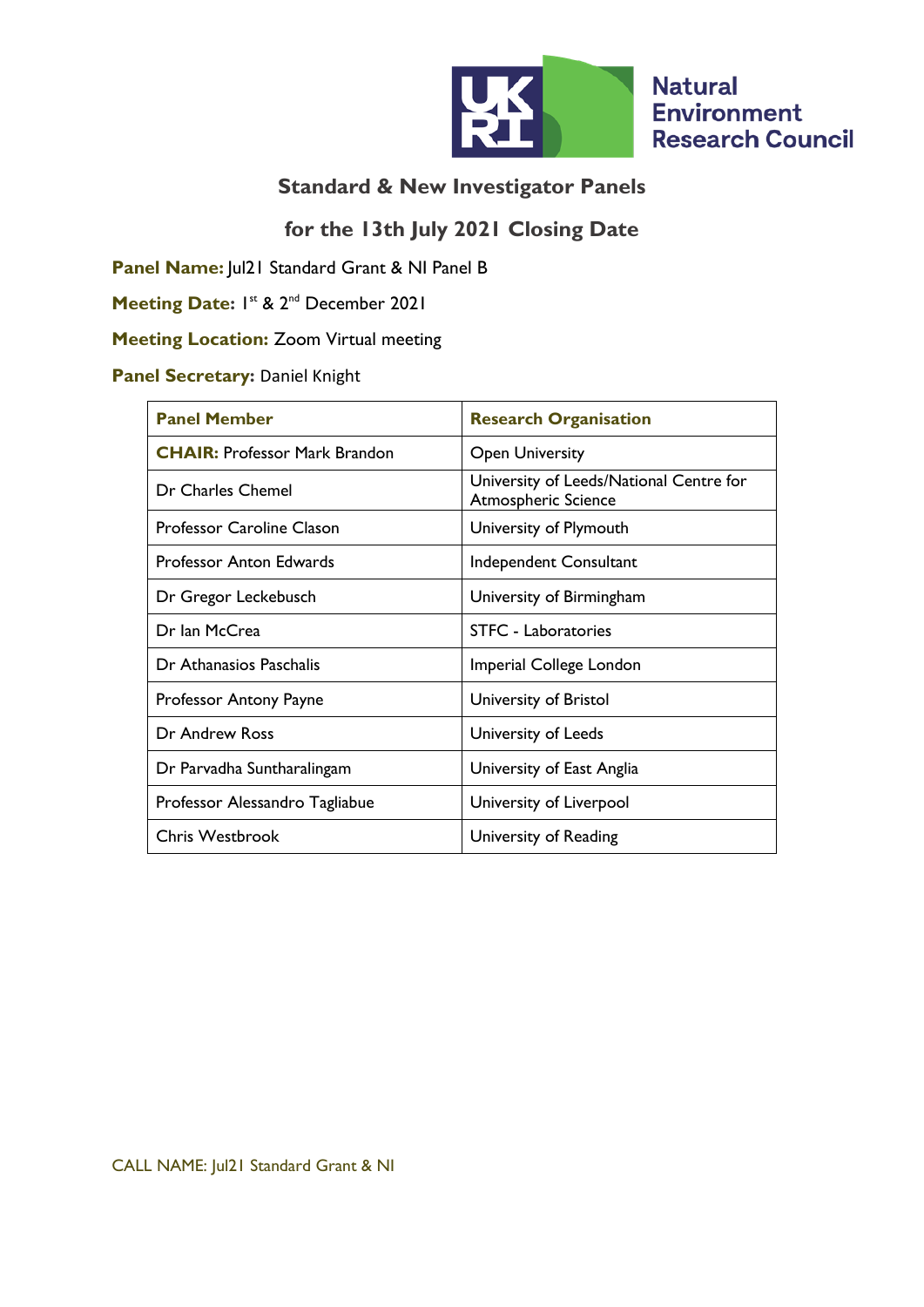

## **for the 13th July 2021 Closing Date**

**Panel Name:** Jul21 Standard Grant & NI Panel C1

Meeting Date: 7<sup>th</sup> & 8<sup>th</sup> December 2021

#### **Meeting Location:** Virtual Zoom Meeting

### **Panel Secretary:** Joseph Taylor

| <b>Panel Member</b>                                                   | <b>Research Organisation</b>                              |
|-----------------------------------------------------------------------|-----------------------------------------------------------|
| <b>CHAIR: Professor Paula Stockley</b>                                | University of Liverpool                                   |
| <b>DEPUTY CHAIR:</b> Professor Susan Jobling Brunel University London |                                                           |
| <b>Professor Mike Benton</b>                                          | University of Bristol                                     |
| Professor Thomas Bibby                                                | University of Southampton/National<br>Oceanography Centre |
| Dr Amanda Bretman                                                     | University of Leeds                                       |
| <b>Professor Christina Cobbold</b>                                    | University of Glasgow                                     |
| Dr Arwyn Edwards                                                      | Aberystwyth University                                    |
| Dr Reinmar Hager                                                      | The University of Manchester                              |
| Dr Charles Knapp                                                      | University of Strathclyde                                 |
| Dr Amy Pederson                                                       | University of Edinburgh                                   |
| Dr Julia Schroeder                                                    | Imperial College London                                   |
| Professor Gordon Watson                                               | University of Portsmouth                                  |
| Professor Nia Whiteley                                                | <b>Bangor University</b>                                  |